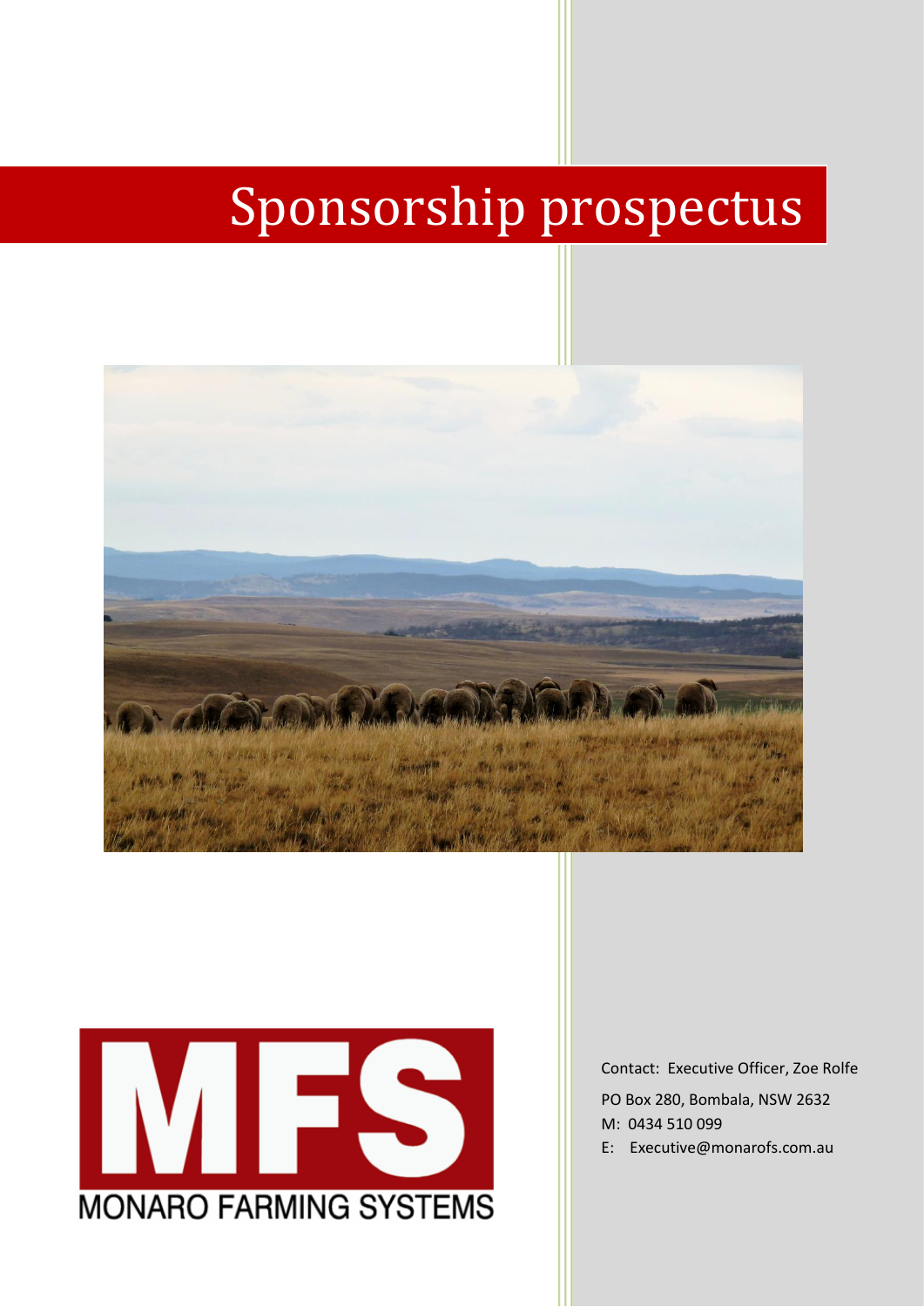# **Introducing Monaro Farming Systems Inc.**

The MFS group was established in 2007 by a progressive group of local innovative producers with Industry support with an aim to build capacity and continuous improvement in the Monaro grazing Industry and now includes 71 farm businesses which equates to over 200 individuals. With strong, professional leadership from the ground up it has been able to secure over \$1,500,000 in project funding covering several core focus areas which include soil management and fertility, pasture improvement, enterprise comparative analysis, genetic improvement, predictive modelling for seasonal tactical decision making and farm business growth.

The MFS group collectively manages 123,988 hectares on the Monaro and is responsible for approximately 45% of total production. Members run approximately 375,500 sheep and 25,000 head of cattle, produce on average 1,875,845kg of wool per year and turn off over 2,500,000 kg of sheep meat and 4,207,000 kg of beef annually.

# **About our members**

The membership base runs several enterprises including wool (93% of members), beef (69%), meat sheep (52%), cereal (31%) and producers growing other crops (28%).

Common production aims for our members include:

- Understanding and addressing limitations and constraints to pasture growth by focusing on; legume persistence and production, species adaptability to the Monaro climate, soil nutrient targets, grazing strategies and innovative technology advances in the grazing Industry.
- Continuous improvements in labour efficiency on-farm, productivity gains in terms of gross margin per ha (kg lamb per ha, kg wool per ha) and enterprise mix.
- Developing resilient, productive and sustainable farm systems through optimising soil fertility and fertiliser inputs, improving pasture quality and animal genetics and adapting to seasonal variability.

In terms of business performance indicators:

- more than 90% of our members prepare annual financial budgets
- 45% have a written farm business plan
- 65% calculate cost of production (return per head and per ha)
- 65% apply fertiliser regularly
- 80% practise soil testing

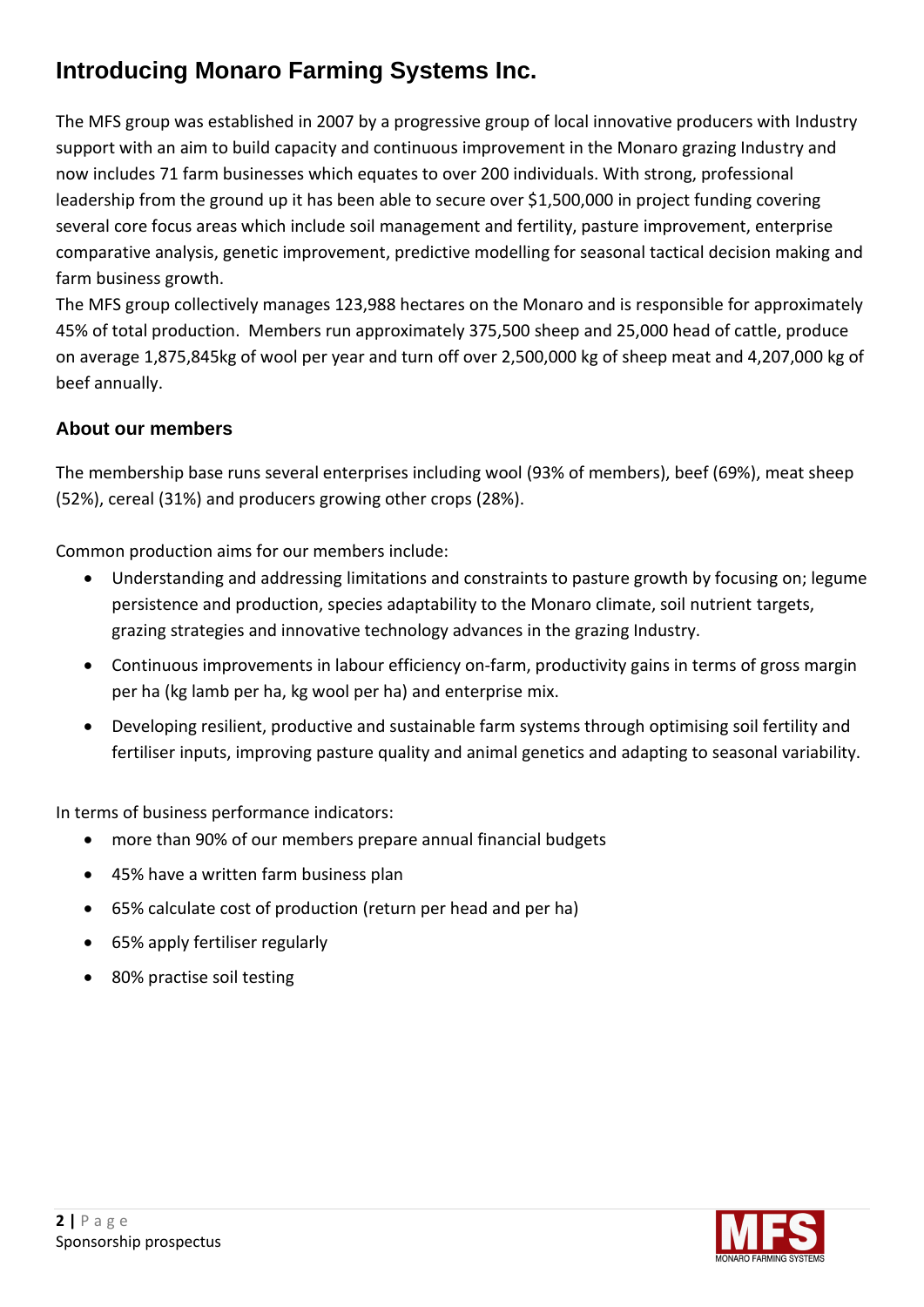#### **Our aims**

- provide members with proven, relevant and targeted information which improves knowledge and profitability
- provide a forum to focus on and manage research, development and extension on the Monaro
- provide opportunities for members to interact and exchange ideas
- be member owned and driven
- continue to develop partnerships by seeking the involvement of individuals and organisations in the pursuit of our objectives
- Improve the level of capability / capacity of the whole Monaro grazing community to lift performance and improvement

# **Our research focus**

- MFS has identified six major production limiting issues facing producers on the Monaro. These issues provide the focus for our Research and Development Business Plan;
- $\triangleright$  efficient and productive pasture finishing systems
- $\triangleright$  soil fertility (targeted and strategic use of fertilisers, optimal soil nutrition, farm mapping)
- $\triangleright$  comparative analysis of farm businesses
- $\triangleright$  aligning stock performance with seasonal growth patterns (closing the winter feed gap)
- $\triangleright$  enterprise mix
- $\triangleright$  farm system risk management (seasonal forecasting modelling)



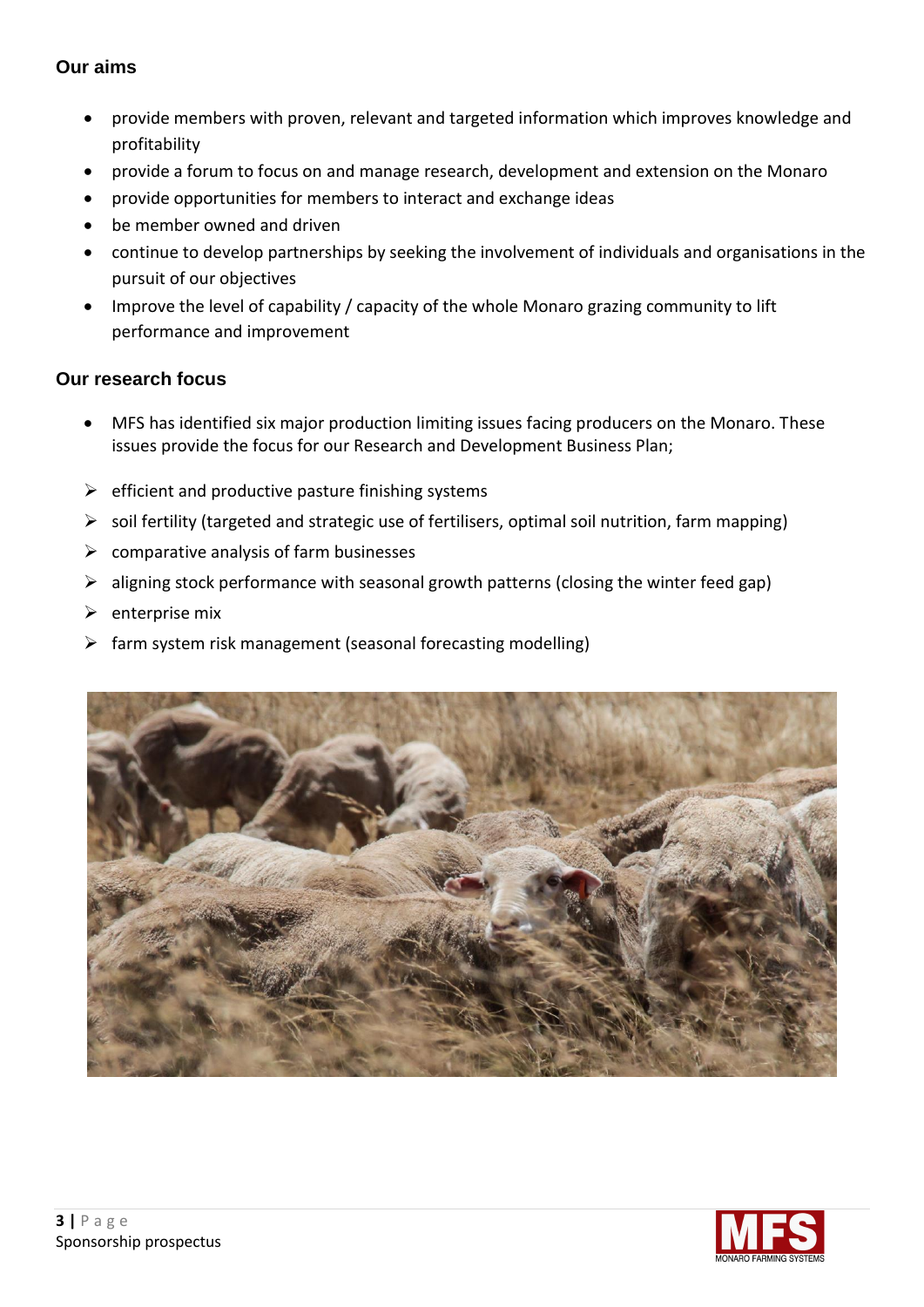## **Existing partners**

MFS has existing partnerships with agribusiness and other organisations including:

- University of Sydney
- CSIRO
- Boyce Chartered Accountants
- South East Local Land Services (SE LLS)
- NSW Department of Primary Industries (NSW DPI)
- Meridian Agriculture (formerly Mike Stephens & Associates)
- Holbrook Landcare Network
- Tablelands Farming Systems

## **Current sponsors**

- Incitec Pivot
- Rabo Bank
- Commonwealth Bank
- Zoetis
- Upper Murray Seeds
- Virbac
- Mercado
- Southeast Rural Supplies
- Dawbutts
- Cooma Rural
- **Elders**
- NutrienAg
- Telstra Country Wide
- Lambpro
- Monaro Livestock and Property
- Achmea



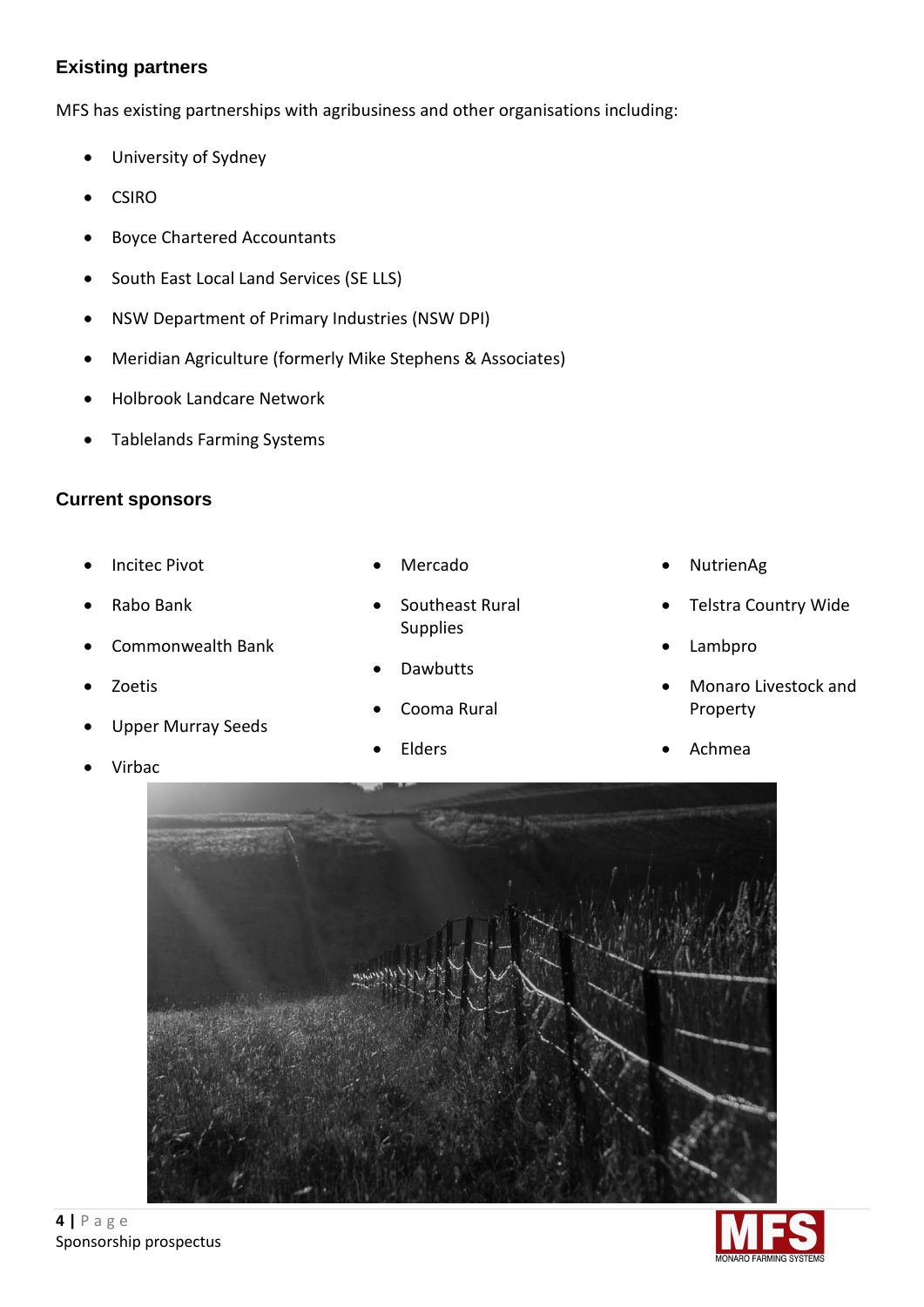# **Research Projects & Field Trials**

# **Current Projects**

## • **Next Generation Pasture Growth Forecasting – 2018 to 2022 – Dept. of Agriculture \$512,480**

MFS recently secured funding through the NLP Smart Farming Grant Round for a joint project with partners Tablelands Farming Systems, South East LLS, Bookham Ag Bureau and CSIRO for a five year project titled *"Next Generation Forecasting - delivering dynamic data to optimise on-farm decision making".*

This project aims to dynamically combine data gathered from existing local sensor-derived monitoring networks with proven predictive modelling systems, within a user-friendly platform to optimise on-farm decision making. Currently producers utilise seasonal forecasts typically prepared twice a year (Autumn and Spring) to make key enterprise decisions which impact on farm system profitability & the natural resource feed base. The increasingly volatile farming environment, climatically & market wise, means that twice-yearly forecasts are no longer sufficient for effective decision making. Dynamic, not seasonal, forecasting is required to ensure the long-term profitability of farming enterprises and the management of our landscape for next generation agriculture.

#### • **Adapting to seasonal variability – on-going**

GrassGro® is a process-driven model of grazed pasture systems which helps producers to analyse farm management and enterprise options in the context of climate variability and risk. The GrassGro® model provides a key extension tool for improving grazing management decisions on the Monaro.

Providing regular "seasonal outlooks" at critical decision making times of the year namely Autumn, Spring and early Summer, has been a long-term core project for MFS.

Four farm systems have been set up integrating soil moisture probe data, climate data and soil characterisations to form the basis of these predictive modelling forecasts.

The "seasonal outlook" reports are short term (generally 3 month) tactical projections based on Monaro "farm systems" for both a native and improved pasture enterprise.

Understanding the likely projection of pasture growth and animal performance whether good or bad is useful to the proactive management of your farm business in order to take advantage of opportunities and minimise the "downside" to poorer seasons. These "outlooks" are delivered by Doug Alcock, GrazProphet Consulting using the GrassGro® software tool developed by CSIRO to assist producers to manage climate variability and to make opportunistic business gains. MFS has received FarmReady and Woolworths/Landcare Australia funds as well as funding from SE Local Land Services to support this initiative.

MFS currently has **4 Moisture Probes (1 LLS, 4 MFS)**

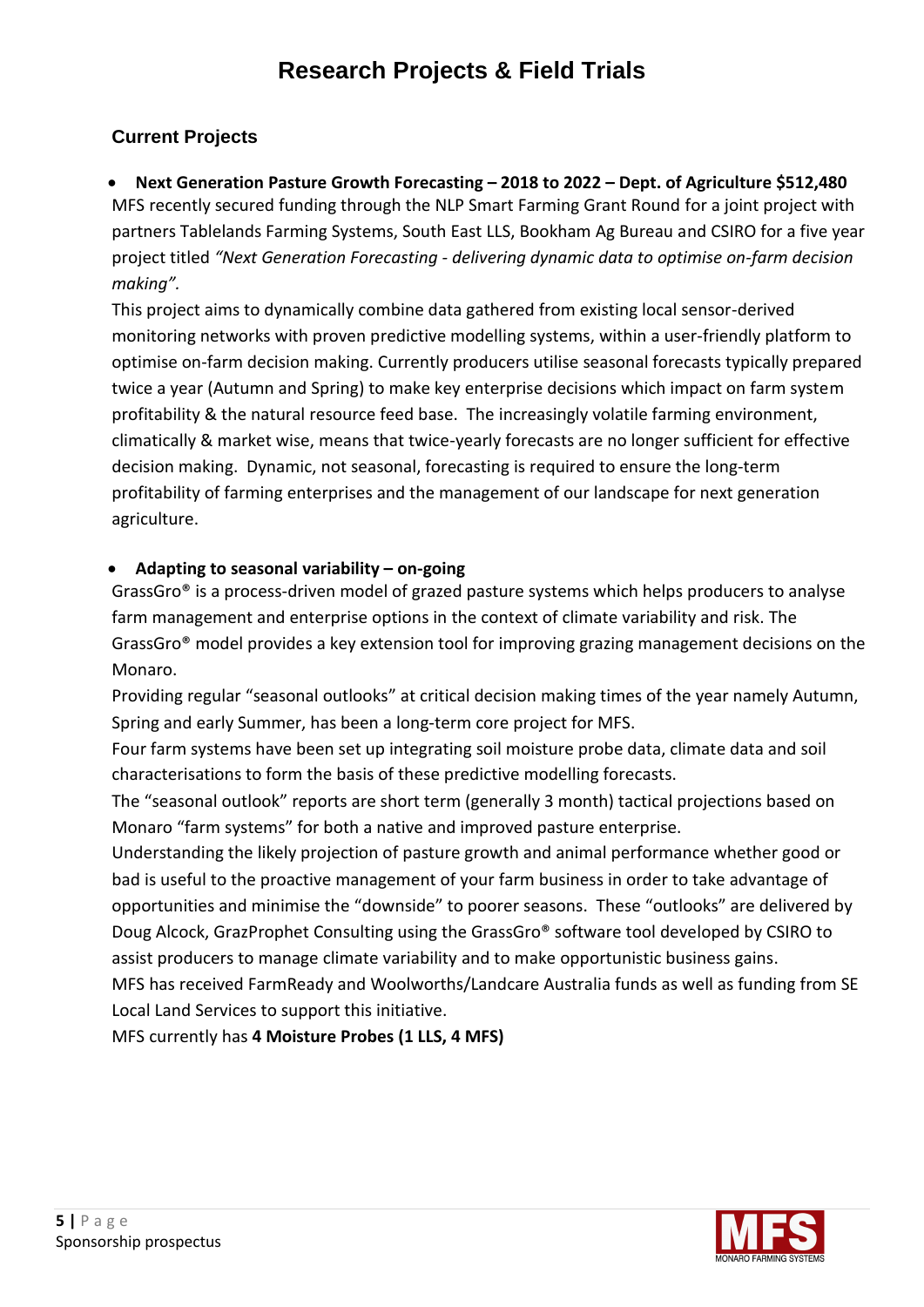## • **Soil Club – on-going**

This club meets regularly to develop whole-farm soil fertility management plans specifically looking at targeting phosphorus investment and linking soil fertility with the value of fertiliser use as well as stocking rate. The club has focused on integrating soil test information and innovative decision support tools such as the "P-Tool" to set management targets for soil fertility and assess fertiliser investment against productivity gains to get the balance right. This club now has a data base of over 2500 soil tests collected over eight years and has engaged over 98 farmers and tested 1602 paddocks. The data base initiated by MFS and created by CSIRO, is now also shared with other farming groups such as Table Lands Farming Systems and Holbrook Landcare Network as well as Jim Virgona, Graminus Consulting.

Flow on activities have included fertiliser on-farm trials on the three main Monaro soil types (basalt, shale, granite) as well as another project partnering with CSIRO which is exploring the issue of sulphur deficiencies on the Monaro (see below).

# • **Solving the Sulphur Story – MDC Producer Fast track Funding – 2018 to 2019 - \$54,000**

Data from the Monaro Farming Systems 'Soils Club' indicates that ~80% of the surface soils across all soil types in the Monaro region are deficient in sulphur (S). This project aims to understand where S is sitting in soil profiles, whether topsoil soil S tests in the Monaro region are indicative of a pasture response to S application, and to quantify the soil test response to S application to aid fertiliser decisions

# • **Monaro Benchmarking Group – on-going – self-funded**

Monaro Farming Systems has formed a group of approximately 15 farm businesses to benchmark their business performance to help identify potential to increase overall farm productivity. This opportunity allows participants to explore the strengths and weaknesses of their business which leads to more informed decision making to make improvements in business goals, human resource management and environmental targets.

MFS sees benchmarking as a key long-term initiative that will help decide directions for future projects and help establish key performance indicators for healthy, productive agriculture on the Monaro.

## • **Finishing Systems**

# **Lamb – 2017 to 2019 – MLA Producer Demonstration Site \$56,314**

MFS has been successful with a lamb finishing Producer Demonstration Site through MLA. Commencing in 2017, the funding will be used over three years to ground truth the modelling work for six "lamb finishing" pasture systems. These will include two brassica pastures, a plantain, lucerne, and grass-based pastures including phalaris, legume and fescue. This project will give us very useful information on the dry matter production, feed quality, and lamb growth rate performance achievable on various finishing pasture options.

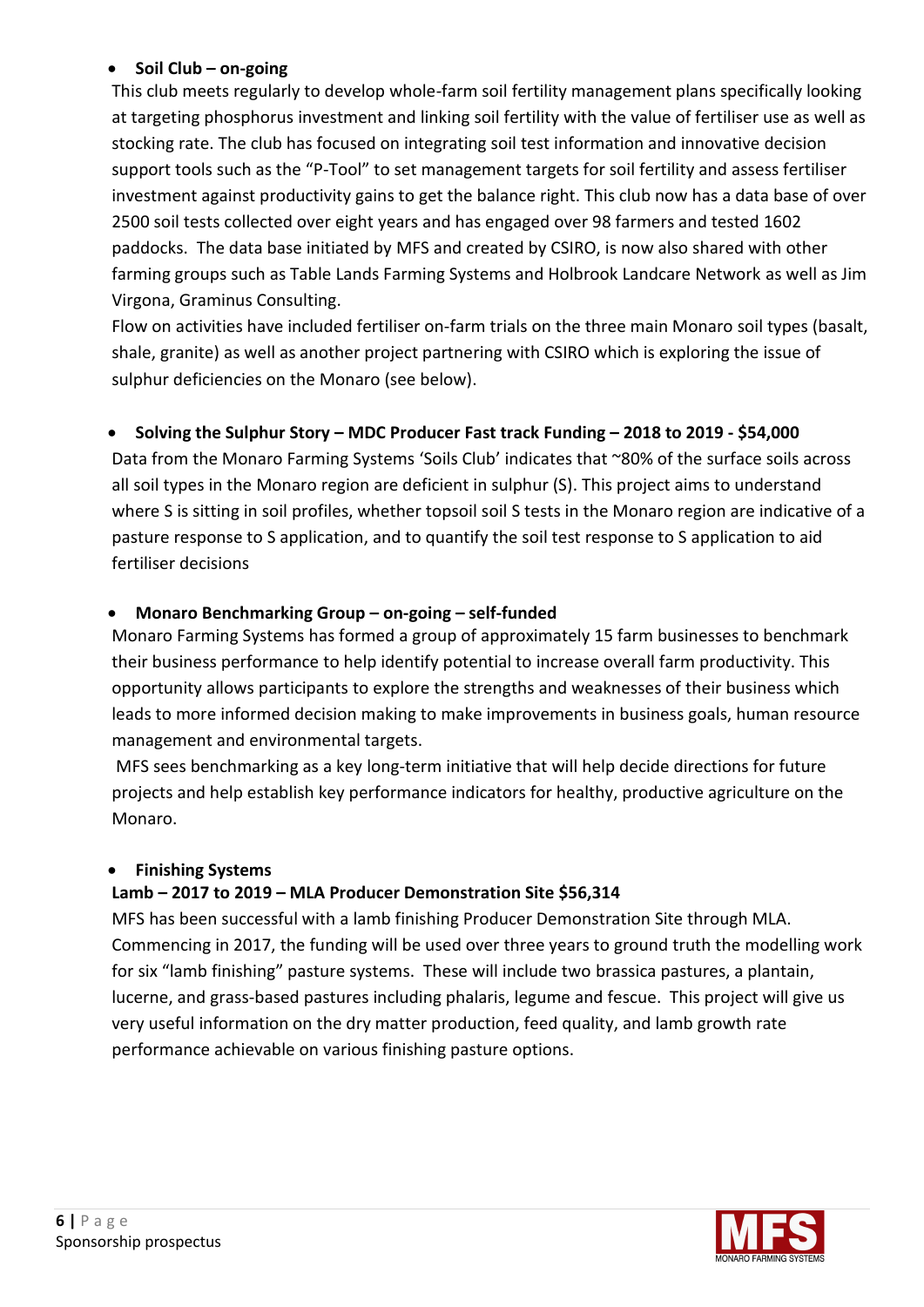## • **Steer – 2018 to 2020 - MLA Producer Demonstration Site \$41,264**

MFS GrassGro® modelling work has quantified the relative profitability (\$/ha) of retaining steer weaners through a second spring, either on pasture or winter forage crop, compared to a baseline system of selling at weaning equating to a 20% GM increase and a 58% GM increase above the traditional weaner production system.

The aim of this project is to demonstrate whether high quality forage crop and perennial pasture systems can be utilised to meet target weights for finishing steers on the Monaro and increase overall farm profit relative to the traditional base selling enterprise system.

Seven (7) producer demonstration sites will validate / ground truth the modelling projections demonstrating the relative profitability of seven (7) finishing pasture systems (improved grass pasture, cereal crops) in beef enterprises.

## • **The Sense in Supplementation – 2019 to 2021 - MLA Producer Demonstration Site \$27,282**

We are seeking to better quantify the financial returns from addition of supplementary feed to finishing pasture systems, and the sensitivity of the system to both lamb and grain prices. The economic benefits of using feeders, even on high quality finishing pastures, is the most striking message to date to come out of our lamb finishing PDS. Results from this project will allow us to deliver hard data around this practice giving producers field-based evidence to underpin astute decision making

#### • **Worm Club**

MFS initiated a Worm Club in April 2016 in response to growing worm burdens adversely affecting weaner survival, wool production and sheep welfare as well as a reduced effectiveness of some chemical drench groups. The project aims to increase the effectiveness of worm and fluke control in sheep grazing enterprises on the Monaro by developing a district profile of worm populations for early warning alerts, to tailor better worm control programs, and to document resistance status. The MFS group now has a total of **573 worm test results** and engages **50 farm businesses**. MFS has invested in providing a dashboard on the MFS home page in which worm test results are automatically displayed in a live graphic as they are entered into the database giving producers a snapshot of the current worm population status in local flocks.

## • **Phosphorus Efficient Pastures – 2016 to 2020 – MFS allocation \$28,000**

Funding body - Commonwealth Government, MLA, Dairy Australia and AWI**.** Our two sites based at Redcliff and Glenfinnan are a small part of a National Project.

The project research work is being led by CSIRO (Dr Richard Simpson) and NSW DPI (Richard Hayes) staff working alongside eight producer groups in Victoria, NSW and WA.

This project aims to identify more phosphorus (P) efficient legumes and is evaluating alternative legume species, such as Yellow and French (pink) serradellas to see if they can establish and persist in our Monaro soil types and perennial pasture grazing systems. The most relevant issue for Monaro producers which the current work is assessing is whether high-yielding serradella varieties will be persistent enough to justify their use in permanent pastures.

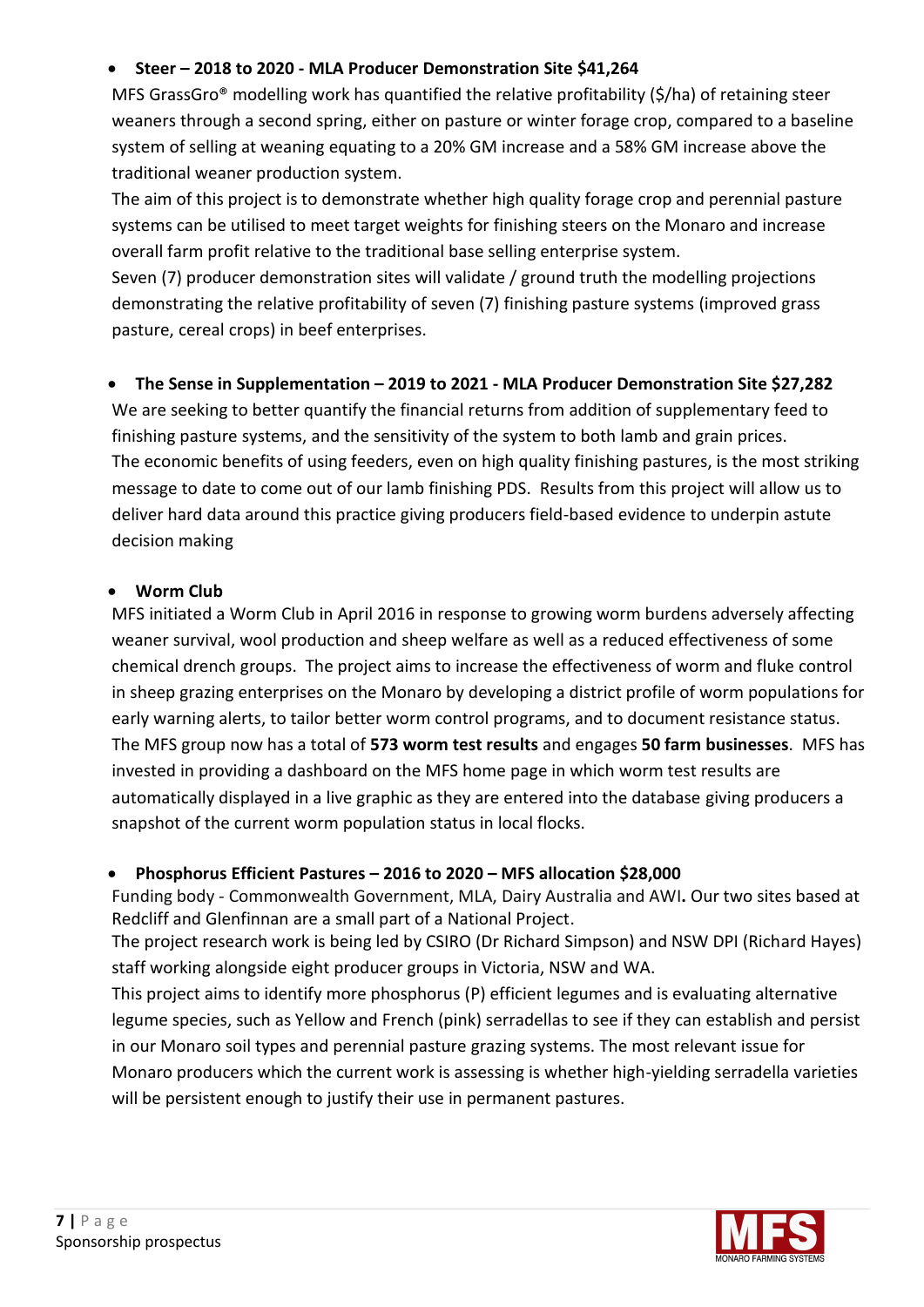

# **Past Projects**

- Spring sown cereal variety evaluation trial (funded by GRDC)
- Economic comparative analysis of merino versus fat lamb enterprises on the Monaro
- Merino genetic comparison trial (2012 2014)
- Building resilience and business returns within the family farm business
- Soil Carbon Project
- Establishing persistent, productive new legumes
- Solving the Sulphur Story
- Traineeship program (2012 to 2018)
- Waging the War on Worms (2017 to 2019)

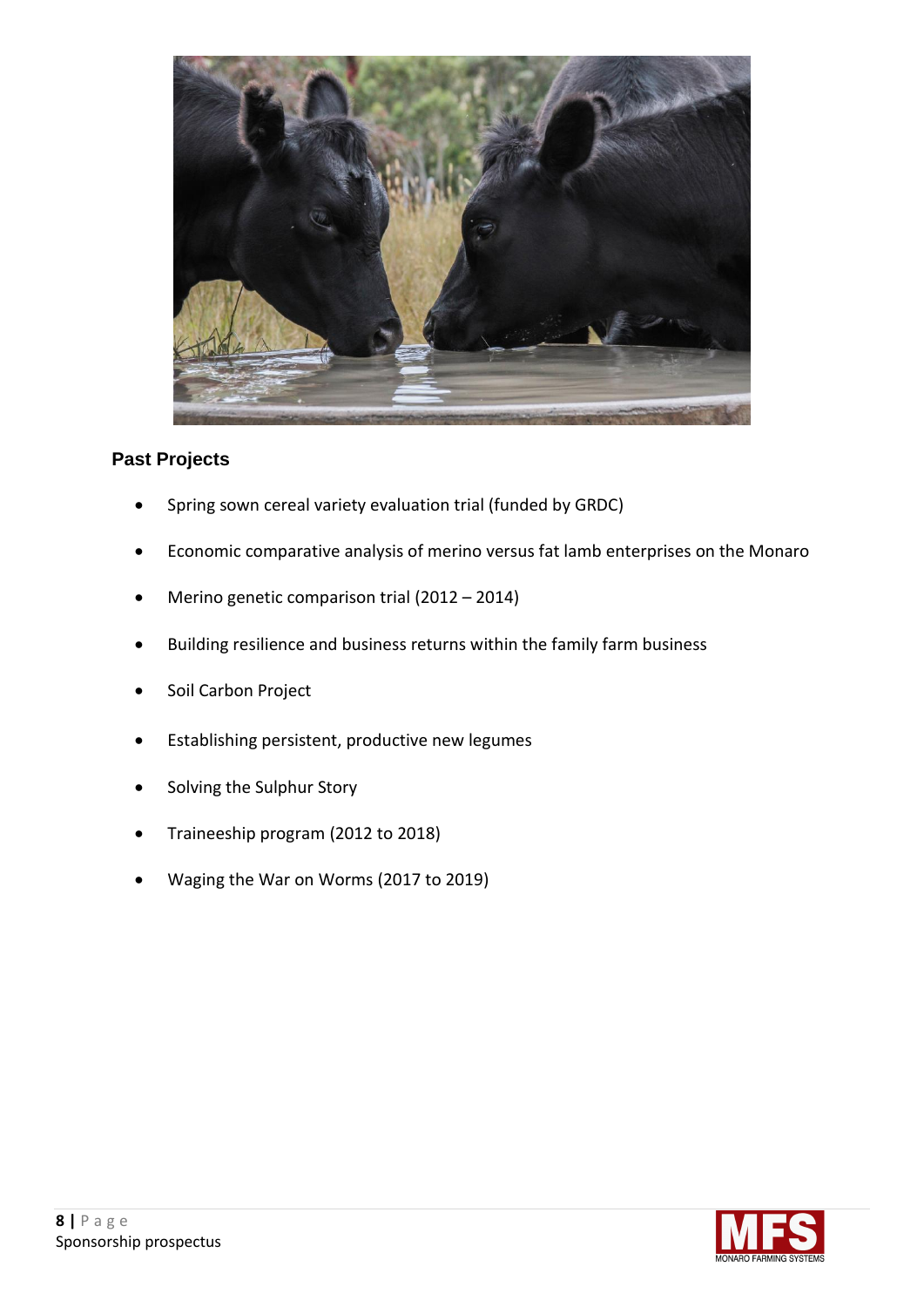# **Events and activities**

The MFS annual program of events and activities includes:

- **Several events/field days per year** with a flexible program. In 2018 / 2019, issues targeted included comparative analysis (benchmarking tour), soil fertility mapping, Sulphur profiles, Grassgro® modelling seasonal outlooks, alternative legumes (P Efficient varieties), worm club development / drench resistance, legume nodulation status, lamb finishing systems and farm transition strategies.
- **Four newsletters** are prepared annually to members, sponsors and other interested parties. The newsletters ensure members receive regular updates on current projects, event opportunities and industry information.
- **Visits by key speakers at various events. A list of some of our speakers include:**
	- o Rob Napier (Director of Napier Agrifutures)
	- o Mick Keogh (Executive Director of the Australian Farm Institute)
	- o Brian van Rooyen (AWI Board member, formerly Chairman)
	- o Dr Jeff Baldock (CSIRO)
	- o Prof. Ian Plimer (University of Adelaide)
	- o Sandy McEachern (Holmes & Sackett),
	- o David Sackett (Growth Farms Australia)
	- o Hamish Dickson (Productive Nutrition)
	- o Dr John Webware (Mackinnon Project, Faculty of Vet science, University of Melbourne)
	- o Hon Dr Mike Kelly MP
	- o Dr Richard Simpson (CSIRO Soil Scientist)
	- o Prof. Ross Garnaut (advisor to Australian Government)
	- o Ian Page (Commonwealth Bank Risk Executive)
	- o Dr Susan Orgill (Soil Scientist NSW DPI)
	- o Lyn Sykes (Communication Specialist, High Resolutions)
	- o Georgia Twomey, Commodity Analyst and Matt Costello, Animal Proteins Analyst from Rabobank.
	- o Basil Doonan (Principal Consultant, Macquarie Franklin)
	- o Dr Matt Playford (Veterinarian, Dawbuts Pty Ltd)
	- o Fiona Leech (NSW DPI)
	- o Dr Richard Culvenor (CSIRO)
- **Event highlights for 2017/18/19** included two Farm Asset Transition Forums with a panel of local and inter-state professionals which attracted 150 participants and three Monaro group benchmarking / comparative analysis sessions attracting over 45 participants.

MFS has been seen by Government, funding bodies, industries groups and companies as a credible organisation to invest in. MFS has received over **\$1,500,000** in the last ten years to deliver projects on the Monaro.

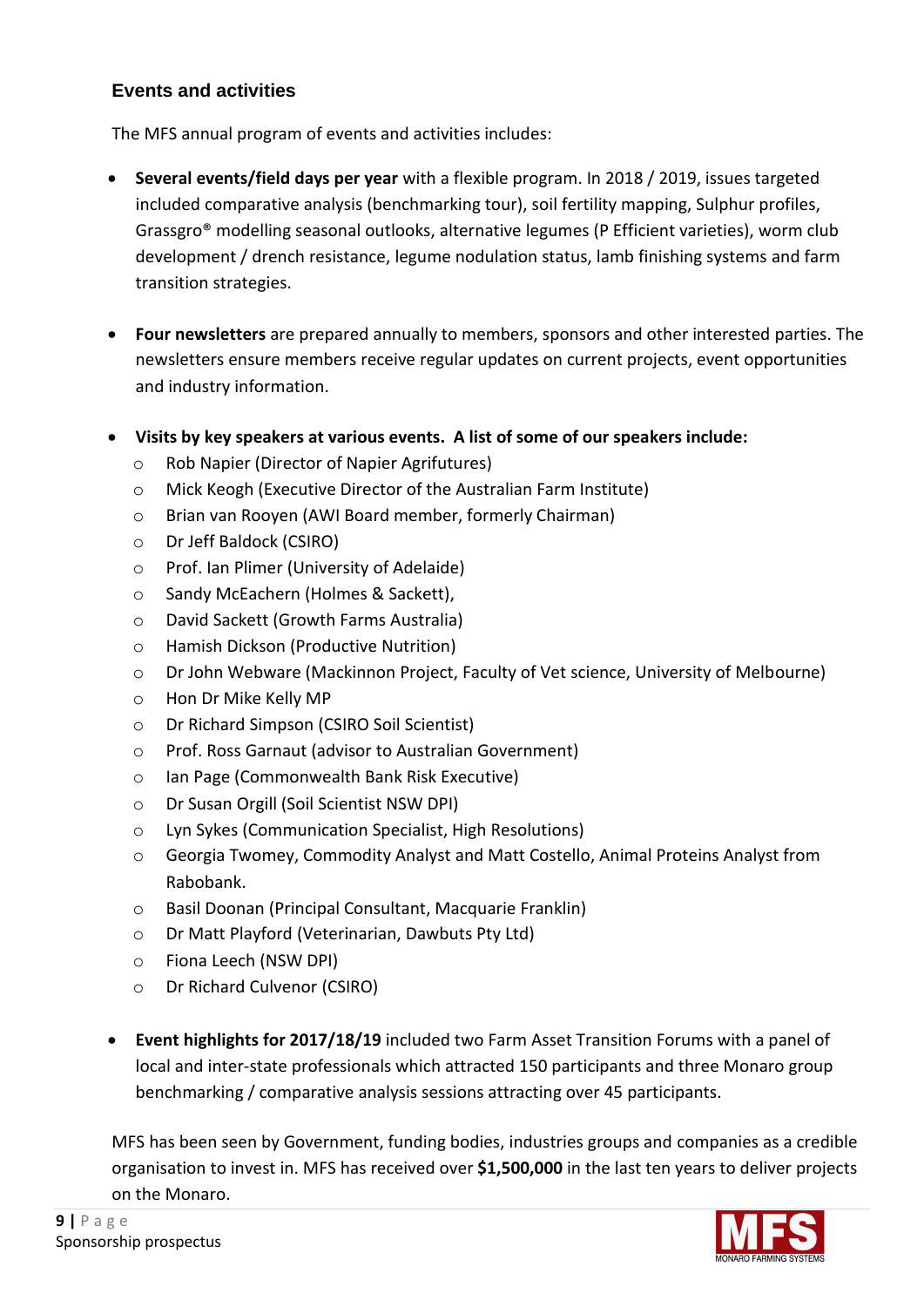# **Sponsorship packages**

Monaro Farming Systems invites you to consider a sponsorship opportunity with our organisation. All sponsorship packages can be tailored to meet your specific organisational objectives, we have included an outline of the potential benefits and agreements below:

# **Tailored Sponsorship Packages - \$1,000 pa (plus GST) - \$10,000 pa (plus GST)**

Potential Benefits:

- full membership entitlement (usually worth \$400 pa)
- access to all events
- inclusion of your logo as a sponsor on all material issued to members (when applicable) for the duration of the sponsorship
- inclusion of your logo on the MFS website sponsorship banner
- signage at selected events
- advertising space in our newsletters throughout the year (4)
- sponsorship opportunity at selected events throughout the year at the Boards discretion i.e. product displays or speaking rights

## **One-off event sponsor**

MFS is also happy to explore opportunities to provide one-off sponsorship support for a particular event or research project. This may take the form of a combination of cash or merchandise and inkind support. MFS is also happy to discuss the development of an MoU with any prospective partners.

To discuss ways your organisation can work with MFS please contact **Mandy Horton**, Producer and Board Director 02 6458 7293 / 0427 587 293 / quinburra@gmail.com OR **Zoe**  Rolfe, Executive Officer 0434 510 099 / [Executive@monarofs.com.au](mailto:Executive@monarofs.com.au)

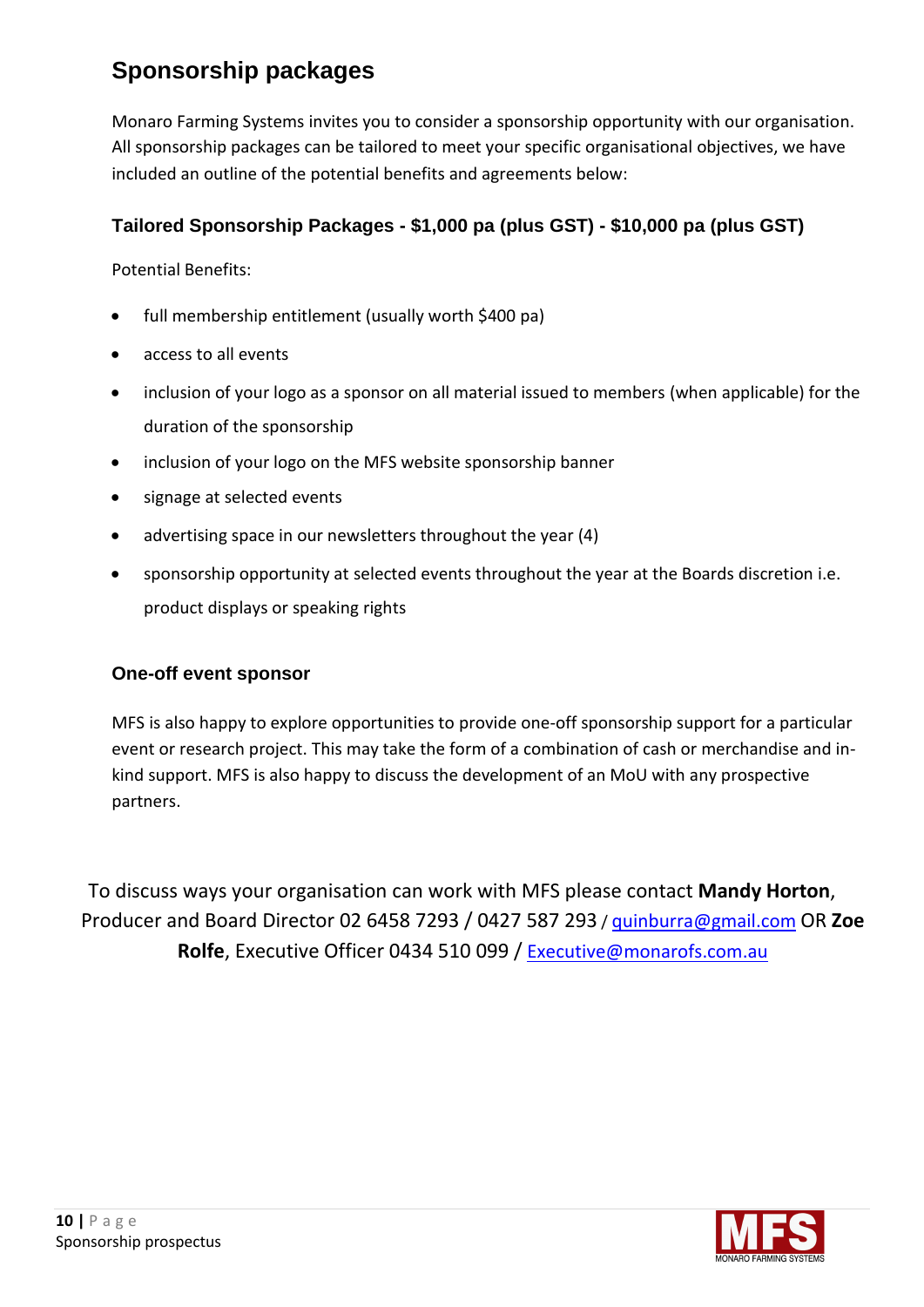# **The People Behind MFS**

The team are committed to the grazing Industry and passionate about developing and providing increased knowledge to farmers for the benefit of individual businesses, the rural sector and the wider community.

# **Board members**

**John Murdoch, Chairman CA GAICD (B. Comm, ANU) (G. dip Accounting, ICAA).** John is a joint owner and operator of a family wool, beef and lamb producing enterprise on the Southern Monaro NSW. John also sits on the Sheep Connect NSW project advisory panel which oversees AWI's industry extension within NSW. Prior to operating a primary production enterprise, John worked for KPMG specialising in private enterprise and government body governance, performance and compliance. John is graduate member of the Institute of Chartered Accountants Australia, and the Australian Institute of Company Directors. John has a depth of experience in pasture-based livestock finishing systems and sustainable livestock grazing enterprises.

**Mandy Horton.** Mandy owns and manages a family farm with her husband Ron near Delegate on the Southern Monaro. After graduating with an Associate Diploma in Farm Secretarial Studies, she worked as a free-lance farm administrator and finance manager around the Monaro, giving her an in-depth knowledge of this region's wide variety of farming businesses. Mandy has always been involved in the management and everyday operation of the family farming business, which focuses on a self-replacing merino enterprise with some prime lambs and trading cattle. Her skills and knowledge are primarily in this area of farm management, especially farm financial management and livestock production systems.

**Bea Litchfield (B Sc Agr Hon).** Bea holds a degree in Agricultural Science (Honours) majoring in Livestock Production and has worked in a cooperate agriculture company as well as having spent time working in the US. Bea is currently immersed in the family business at Hazeldean as stud stock manager for their Angus and Merino studs resulting in her being involved in breeding decisions, management, marketing and production.

**Andrew Rolfe.** Andrew holds a double degree in Agronomy and Livestock Production. He worked as an agronomist for many years before returning to the family farm in Cooma where he works with his father to run a self-replacing flock of merino ewes.

Andrew is also the recipient of a 2021 Nuffield Scholarship supported by AWI.

**Owen Smith.** Owen holds a Bachelor of Management in Farm Business (The University of Sydney). He is a farm manager based in Corowa NSW. He works for a family owned company that operate mixed farms spread through Southern NSW and Victoria. With the help of his family, Owen also owns and operates a wool and beef enterprise south-east Adaminaby, on the Monaro.

**Nancy Spoljaric.** Nancy holds a Bachelor Degree in Agricultural Science majoring in Livestock Production as well as a Grad Cert in Rural Extension. She has worked in several roles in the Agricultural Industry over the previous 25 years including a Sheep and Wool Extension Officer, a Meat Programs Manager as part of the National Residue Survey, a field officer for ABARE and an OJD Officer. Nancy was also the EO for Monaro Farming Systems from 2008 to 2019. Nancy currently runs a grazing business located in the Bombala district with her husband Nigel and her twin daughters Anna and Pippa.